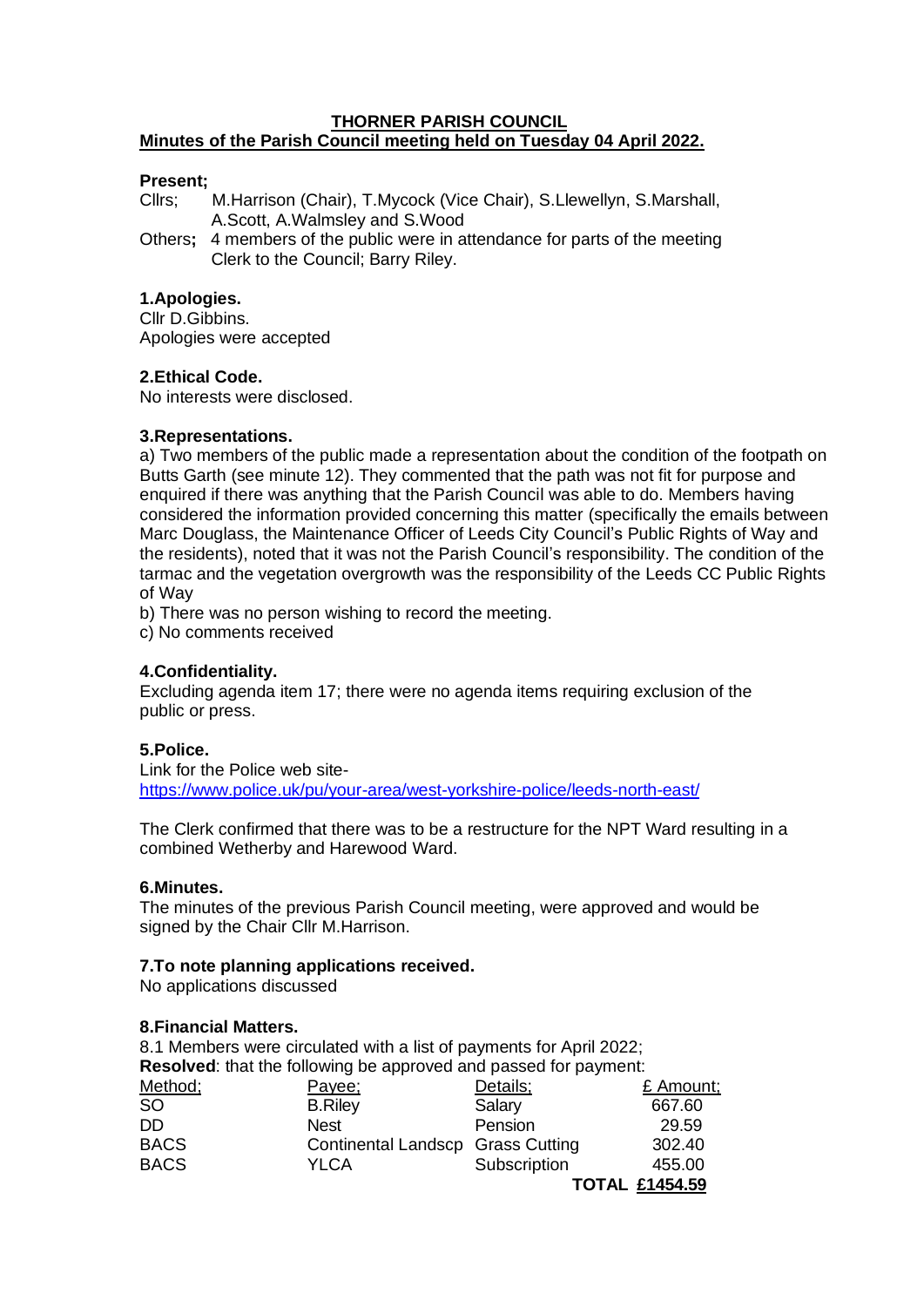8.2 Members were in agreement with the content of the monthly budget monitor and bank reconciliation report for appropriate governance.

8.3 Members having been provided with information from the Clerk to enable approval for the Budget for  $2022 - 23$ , agreed that the s137 be increased by £1500 to account for any further spending on the Platinum Jubilee. It was proposed that the budget for the playground fund be set at £40685. Following a vote it was agreed as follows; For, 6 Against, 1. **Resolved**, that the budget for the playground would be £40685.

8.4 Members duly noted and agreed the year end accounts.

8.5 It was agreed that the Internal Auditor would be YIAS.

8.6 Having considered the suitability of the proposed 1<sup>st</sup> Aid courses for individuals to undertake and also having discussed engaging the services of a contractor to provide the services, it was agreed that a Parish Council volunteer group be formed and the members of the group receive the training.

#### **9. To receive reports from the following Working Party Planning –**

Members had received the document prepared for them and discussed the content. **Playground and Fitness Equipment –** 

No report received.

Members were informed that the play equipment needed cleaning this would be arranged in due course.

Members had been provided with an income and expenditure report from Cllr A. Lobley, to enable a decision to be reached on the level of funding to be provided for the new play area to replace the former timber trail (see minute 8.3).

## **Maintenance -**

Members had received the document prepared for them and discussed the content. Members were required to decide on the following;

To seek quotes for the plaque. It was agreed that the quote received from the RBL to supply plaques on behalf of the Queen's Green Canopy, be used.

To discuss and finalise the revised grass cutting schedule of work, to be issued for tender. It was agreed

To reimburse Thorner Tree Group for recycling garden waste at a cost of £27.33. It was agreed.

To accept quote for repainting benches and metal railings by The Ford/Main Street at a cost of £1160.00. It was agreed.

The replacement of the flag and to organise a flagpole service. It was agreed**.**

# **Gardens –**

No report received.

Cllr S.Marshall informed members that the tap had now been opened for water provision.

## **Finance –**

No report received.

#### **Highways** –

Members had received the document prepared for them and discussed the content. Members were required to decide on the following;

To deal with the problem of overhanging vegetation where it interferes with vehicles or pedestrians, It was agreed that this was the responsibility of Leeds CC.

Work carried out on the Carr Lane Z bend drainage. Cllr A.Walmsley had met with Leeds CC Flood Risk management on how to improve drainage.

### **Newsletter** –

No report received.

Cllr M.Harrison informed members that he would require from each Working Party a report for his Annual Report for presentation at the Annual Parish meeting (see minute 14).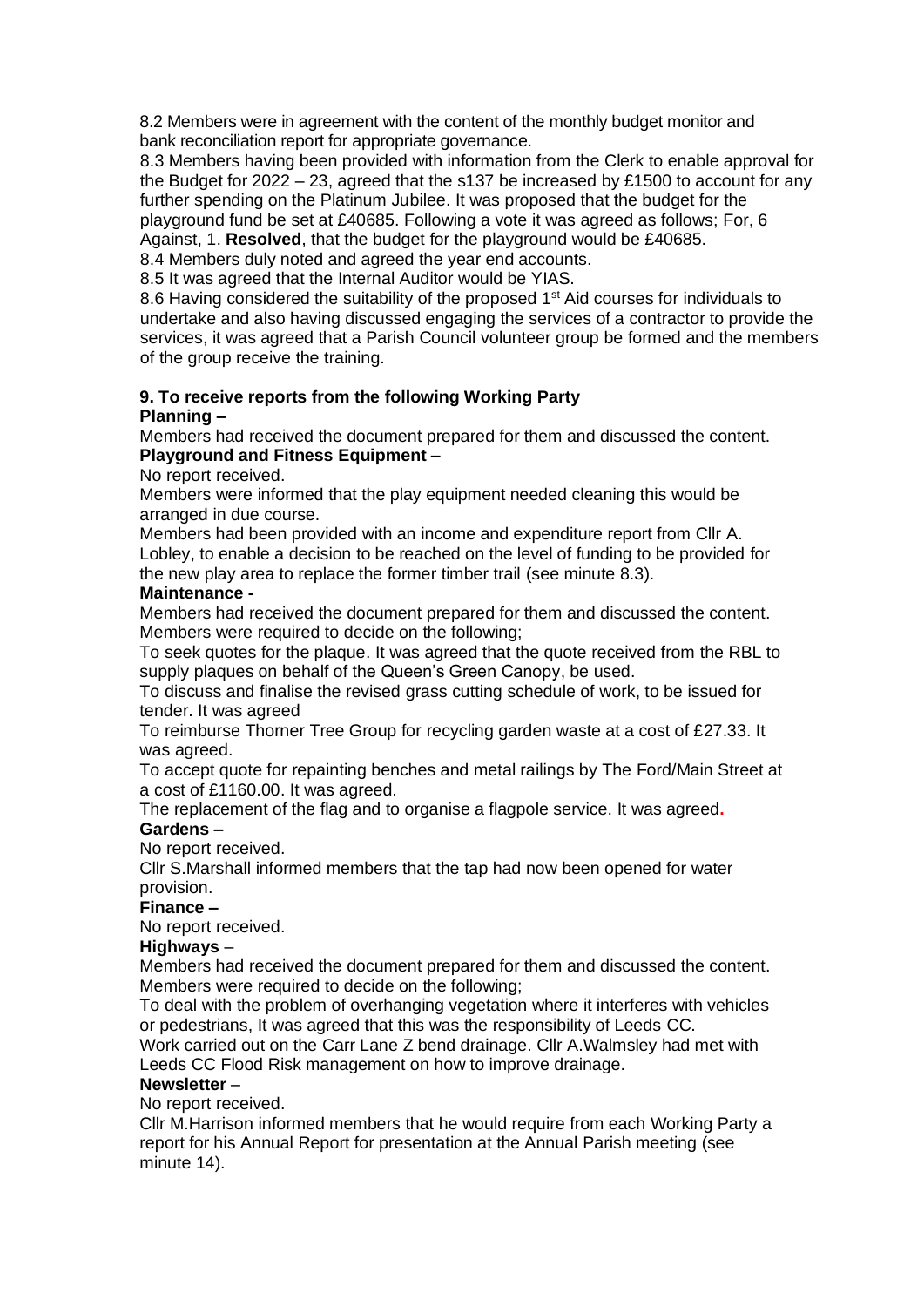## **10. Matters arising from previous minutes.**

Following the comments made at the previous meeting (see minute 14. March), members gave careful consideration to all comments and recommendations suggested for the adoption of the revised Working Parties Policy. It was proposed that the revised policy issued by Cllr M.Harrison was adopted. following a vote it was agreed as follows; For, 6 Against, 0. to adopt the revised policy. Cllr S.Wood, who had previously commented that he could not agree to the proposed revision, resigned his position as a Parish Councillor. Cllr M.Harrison asked for Cllr S.Wood's contribution to the Council to be acknowledged. It was agreed to postpone any decision on the purchase of a marquee.

# **11.Neighbourhood Plan.**

The Clerk had been asked by the Steering Group to provide some information for progress to be made.

## **12.To consider any new correspondence received and decide action where necessary.**

Members duly noted the content of the information received.

Following confirmation of ownership (see minute 3a)), the Highways Working Party offered to support the residents by contacting Leeds CC Social Services, to make further enquiries. Cllr A.Lobley provided information to members on activities being undertaken by the school to enable them to be an eco- school. It was agreed that the school should clean/clear, some of the routes usually undertaken during the village Spring clean, Cllr A.Lobley would liaise with the school on behalf of the Parish Council to enable this.

Following an enquiry regarding the flying of the Ukraine Flag during the current crisis, members were informed that the Parish Council policy allowed, in exceptional circumstances, for other flags to be flown for short durations. An offer would be made for the flag currently being flown at the Over 60's Bungalow on Main Street, to be flown on the Parish Council's flagpole.

# **13.To receive reports from outside bodies.**

Cllr S.Marshall informed members that he had met with Andy Kryover the Leeds CC Tenants Engagement Officer (see minute 13. March), also in attendance was Gary Noble of the Thorner Tenants Association. A number of matters were discussed the main points being that the Association are a fully constituted group with audited accounts. They have 6 members and have not met recently due to health and COVID issues.

Cllr S.Marshall gave comment on the recent meeting of the Leeds Festival Working Group on the 22 March, the notes from the meeting had been circulated to members. Festival Republic would be at Bramham House on 4 May and will be holding separate sessions (individual sessions during the day), with each Parish Council, so that they can discuss issues specific to each area face to face. A group session would be held in the evening.

## **14.To receive a report from the Clerk or Councillors, on any new or ongoing minor matters.**

Cllr M.Harrison as the Chair of the Parish Council would arrange for the Annual Parish Meeting to take place in the Victory Hall, he would inform members of the date in due course.

It was noted that following improvements to the road surface on Kirkfield Lane, work was now being carried out to improve the footpath.

The surface of Heathcote Axenue had been covered in tarmac.

# **15.To notify the Clerk of matters for inclusion on the next Agenda.**

To receive an update on the Gala proposals for the Platinum Jubilee. Progress made by the Digital Transformation Steering Group.